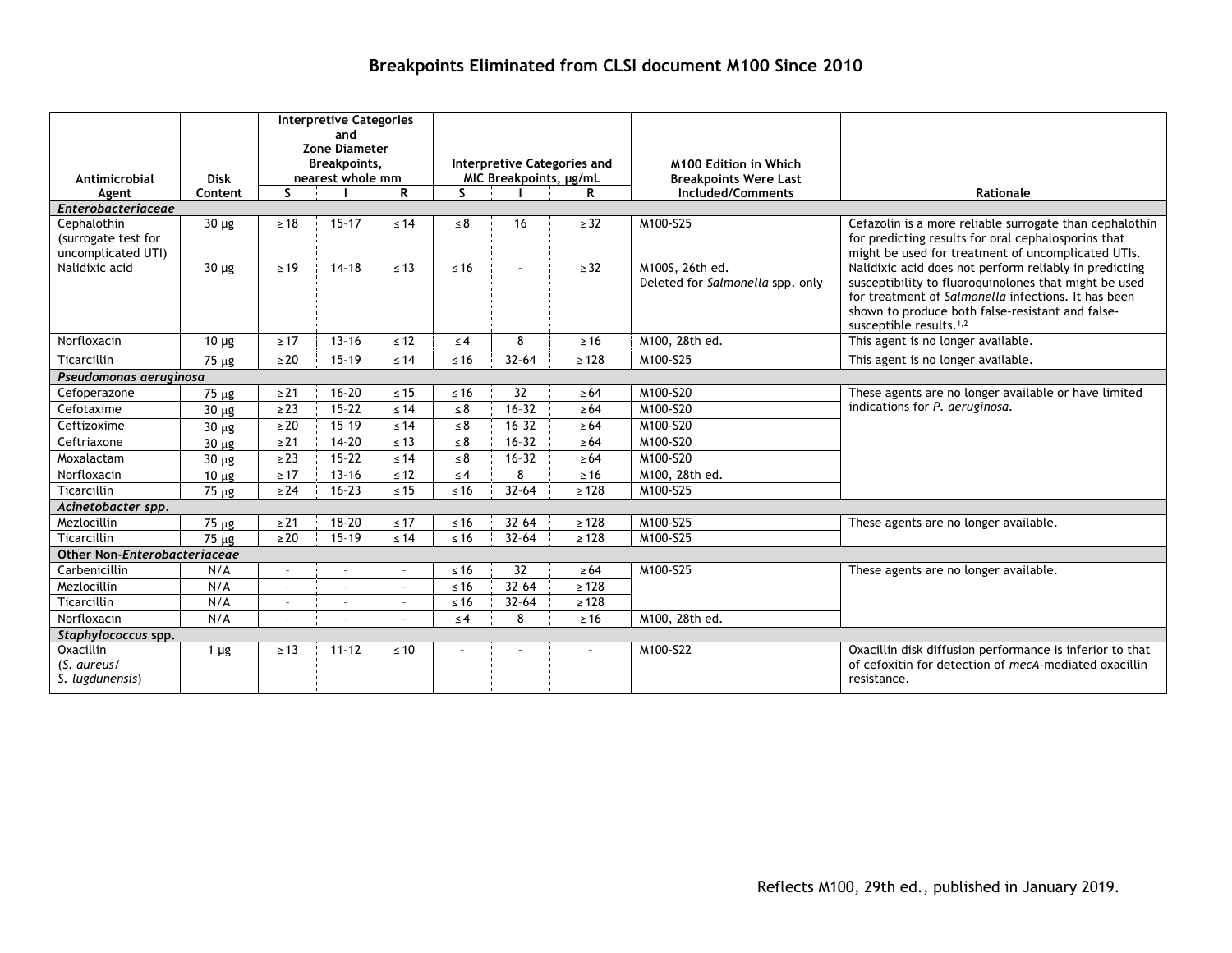#### **Antimicrobial Agent Disk Content Interpretive Categories and Zone Diameter Breakpoints, nearest whole mm Interpretive Categories and MIC Breakpoints, µg/mL M100 Edition in Which Breakpoints Were Last S I R S I R Included/Comments Rationale** *Staphylococcus* **spp. (Continued)** Amoxicillinclavulanate 20/10 µg ≥ 20 – ≤ 19 ≤ 4/2 – ≥ 8/4 M100-S22 There are limited data available to demonstrate the predictive value of testing these β-lactam agents against staphylococci. Consequently, susceptibility results for antistaphylococcal β-lactams other than penicillin and oxacillin (cefoxitin) are best determined by deducing results from testing penicillin and oxacillin (cefoxitin). An exception is for ceftaroline, which must be tested if ceftaroline results are requested.3 Ampicillinsulbactam 10/10 μg  $\ge$  15 12-14 ≤ 11 ≤ 8/4 16/8 ≥ 32/16 Piperacillintazobactam  $100/10 \mu g$  ≥ 18 – ≤ 17 ≤ 8/4 – ≥ 16/4 Ticarcillinclavulanate  $75/10 \text{ µg}$   $\geq 23$   $\leq 22$   $\leq 8/2$   $\geq 16/2$ Cefaclor 30 µg ≥ 18 15–17 ≤ 14 ≤ 8 16 ≥ 32 Cefamandole  $\begin{array}{|c|c|c|c|c|c|c|c|c|}\n\hline\n30 \mu \mathbf{g} & \geq 18 & 15-17 & \leq 14 & \leq 8 & 16 & \geq 32\n\end{array}$ Cefazolin 30 µg ≥ 18 15–17 ≤ 14 ≤ 8 16 ≥ 32 Cefepime | 30 µg | ≥18 1 15−17 ≤ 14 | ≤ 8 ¦ 16 ¦ ≥32 Cefdinir 5 µg ≥ 20 17–19 ≤ 16 ≤ 1 2 ≥ 4 Cefmetazole 30 µg ≥ 16 13–15 ≤ 12 ≤ 16 32 ≥ 64 Cefonicid 30 µg ≥ 18 15–17 ≤ 14 ≤ 8 16 ≥ 32 Cefoperazone 75 µg  $\geq 21$  16–20 ≤ 15 ≤ 16 32 ≥ 64 Cefotaxime 30 µg ≥ 23 15–22 ≤ 14 ≤ 8 16–32 ≥ 64 Cefotetan 30 µg ≥ 16 13–15 ≤ 12 ≤ 16 32 ≥ 64 Cefpodoxime  $\begin{array}{|c|c|c|c|c|c|c|c|}\n\hline\n10 \text{ µg} & \geq 21 & 18-20 & \leq 17 & \leq 2 & \text{4} & \geq 8\n\end{array}$ Cefprozil 30 µg ≥ 18 15–17 ≤ 14 ≤ 8 16 ≥ 32 Ceftazidime 30 µg ≥ 18 15–17 ≤ 14 ≤ 8 16 ≥ 32 Ceftizoxime 30 µg  $\geq 20$  15–19 ≤ 14 ≤ 8 16–32 ≥ 64 Ceftriaxone 30 µg ≥ 21 14–20 ≤ 13 ≤ 8 16–32 ≥ 64 Cefuroxime (oral) 30 µg  $\vert$   $\geq$  23 15–22  $\leq$  14  $\vert$   $\leq$  4  $\vert$  8–16  $\vert$   $\geq$  32 Cefuroxime (parenteral) 30 µg ≥ 18 15–17 ≤ 14 ≤ 8 16 ≥ 32 Cephalothin  $\begin{array}{|c|c|c|c|c|c|c|c|}\n\hline\n\text{Cephalothin} & 30 \text{ µg} & \text{≥}18 & 15-17 & \text{≤}14 & \text{≤}8 & 16 & \text{≥}32\n\hline\n\end{array}$ Loracarbef 30 µg ≥ 18 15–17 ≤ 14 ≤ 8 16 ≥ 32 Moxalactam 30 µg ≥ 23 15–22 ≤ 14 ≤ 8 16–32 ≥ 64 Doripenem 10 µg ≥ 30 – – ≤ 0.5 – – Ertapenem 10 µg ≥ 19 16–18 ≤ 15 ≤ 2 4 ≥ 8 Imipenem | 10 µg | ≥16 ¦ 14-15 ≤ 13 | ≤ 4 ¦ 8 ¦ ≥16 Meropenem 10 µg  $\geq 16$  14–15 ≤ 13 ≤ 4 8 ≥ 216 Norfloxacin 10 µg  $\geq 17$  13–16  $\leq 12$   $\leq 4$  8  $\geq 16$  M100, 28th ed. This agent is no longer available. Amikacin 30 µg  $\geq 17$  15-16 ≤ 14 ≤ 16 32 ≥ 64 M100, 27th ed. According to current guidelines, if an aminoglycoside is warranted, only gentamicin in combination with another active drug should be used for treatment of methicillin-resistant staphylococcal infections; none of these other aminoglycosides should be considered. Kanamycin | 30 μg | ≥18 ¦ 14-17 ¦ ≤ 13 | ≤16 ¦ 32 ¦ ≥64 Netilmicin | 30 µg | ≥15 13-14 ≤12 | ≤8 16 · ≥32 Tobramycin 10 µg  $\ge 15$  13-14  $\le 12$   $\le 4$  8  $\ge 16$ Telithromycin 15 µg  $\geq 22$  19-21 ≤ 18 ≤ 1 2 ≥ 4 M100, 28th ed. This agent is no longer available.

## **Breakpoints Eliminated from CLSI document M100 Since 2010**